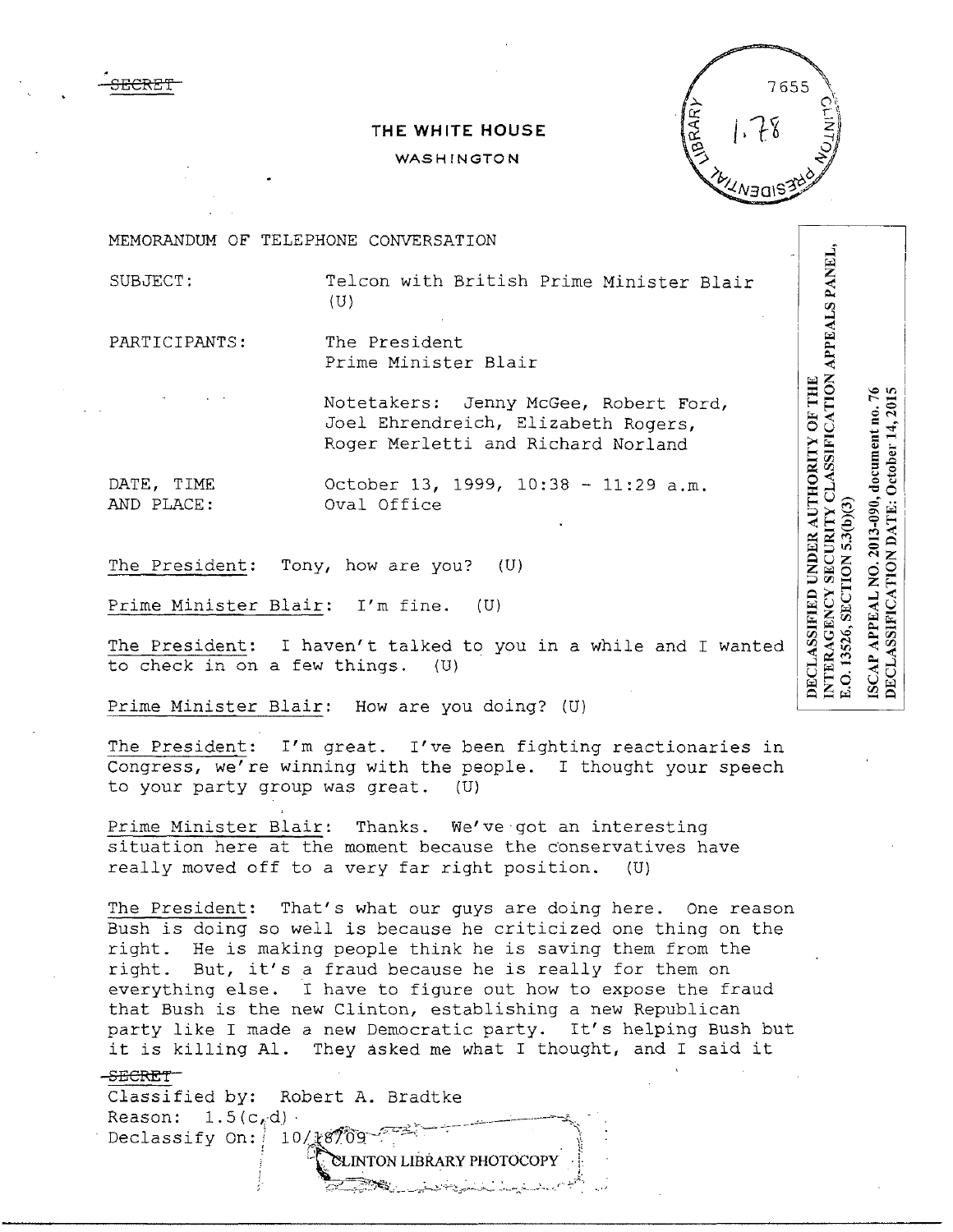SECRE'l'

was terrible how the right wing was treating him. After all, he was for them, and his lobbyists organized them to kill our patients' bill of rights. He was for school vouchers and for the NRA trying to kill our handgun measures. Why were they being so mean to him? I thought it was terrible how mean they were being, but they wouldn't give what I said that much press  $-$  it wasn't what they wanted to say. That is what we've got to do. Al has to position himself between Bush and Bradley. Now it's very interesting. We are at a point where the perceptions of major players are at variance with their positions. It's a terrible thing and there's a limit to how much I can do because, in our political culture, I can say what I think but it will hurt if it appears I'm trying to control the outcome of another election. I've got to be careful not to tell people how to vote.  $(U)$ vote.

Prime Minister Blair: Yes. Policy is the way to do it, isn't it?  $(U)$  $it?$ 

The President: Yes, you're right, it is. What I am doing  $-$ the results speak for themselves. The question is not whether we are going to change, but how we change -- a U-turn or hold on to what we're doing. Here are the new ideas for the  $21^{st}$ century. That is the argument I am making, and the argument Gore has to make. (U)

Prime Minister Blair: I think he's got to really. If it comes down to general positioning, it will get more difficult. (U)

The President: The people still don't know what a VP does in our country. It's not an accident we've elected only two in our history. But it's still the best way to become president -someone dies or something happens in the interim. The Vice President has become more important in modern American history. That's how Nixon got to come back as President. Nixon barely lost, and Bush won when Dukakis collapsed. It's not such a bad thing to be a Vice President now. It's not the handicap it once was, but you have to capitalize on it. So far we haven't been able to capitalize on it even though our ratings are slightly higher than Eisenhower's and Reagan's were at this point. He ought to be able to do that, I think he is getting it sorted out now. (U)

Prime Minister Blair: It's really about definition, I think. (U)

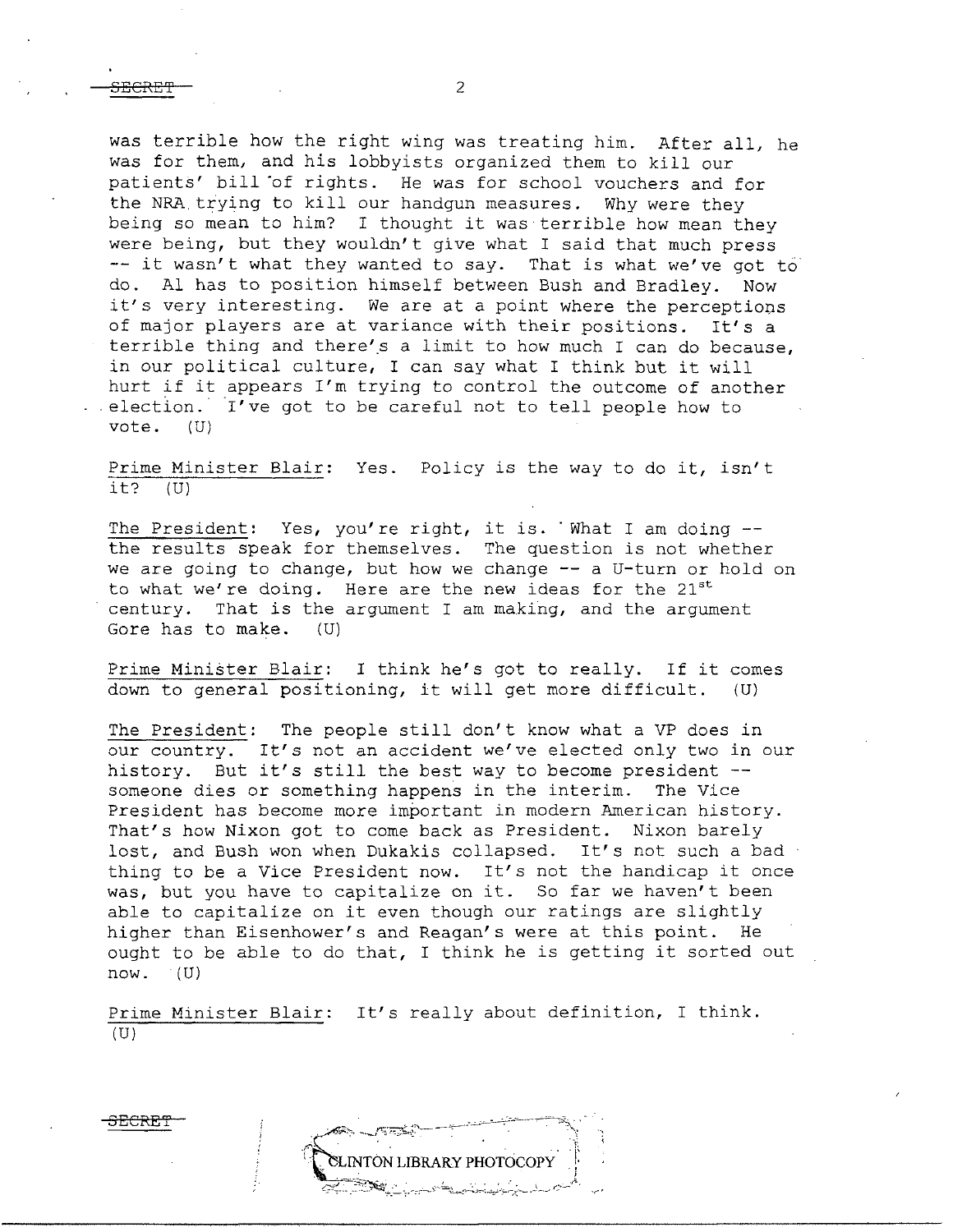SECRET

l

The President: It always is, isn't it? I have half a dozen things I'd like to discuss. How did your government change play out? Let

3

**E.O. 13526, section 1.4(b)(d)** 

Prime Minister Blair:

The President: I really like him. He is such a bright man. **+&l-**

Prime Minister Blair:

The President: I saw him recently.  $\left\{ \mathcal{C} \right\}$ 

Prime Minister Blair: He told me that./

The President: It was probably time for Mb to get out. *Jef* 

Prime Minister Blair:

The President: She served you well and worked very hard. She made people laugh when she pissed them off, and that's a great thing. *).eJ* 

 $\Box$ 

Prime Minister Blair:

The President: If you want me to do anything, let me know. I know that Ian Paisley got mad at what I said last week, but

**IF.O. 13526, section 1.4(d)**<br> **ITALCOFF THE EXECUTE:**<br>
TTALCOFF THE ANYMORE UNDER ANALLER AND THE SERVICE OF THE MODE OF THE TURNER OF THE UNITED SERVICE SERVICE TO A THE TURNER OF THE U will try to stay out of the analysis business.  $(x)$ 

**SLINTON LIBRARY PHOTOCOPY** 

**E.O.** 13526, section 1.4(b)(d)

Prime Minister Blair: I /

SECRET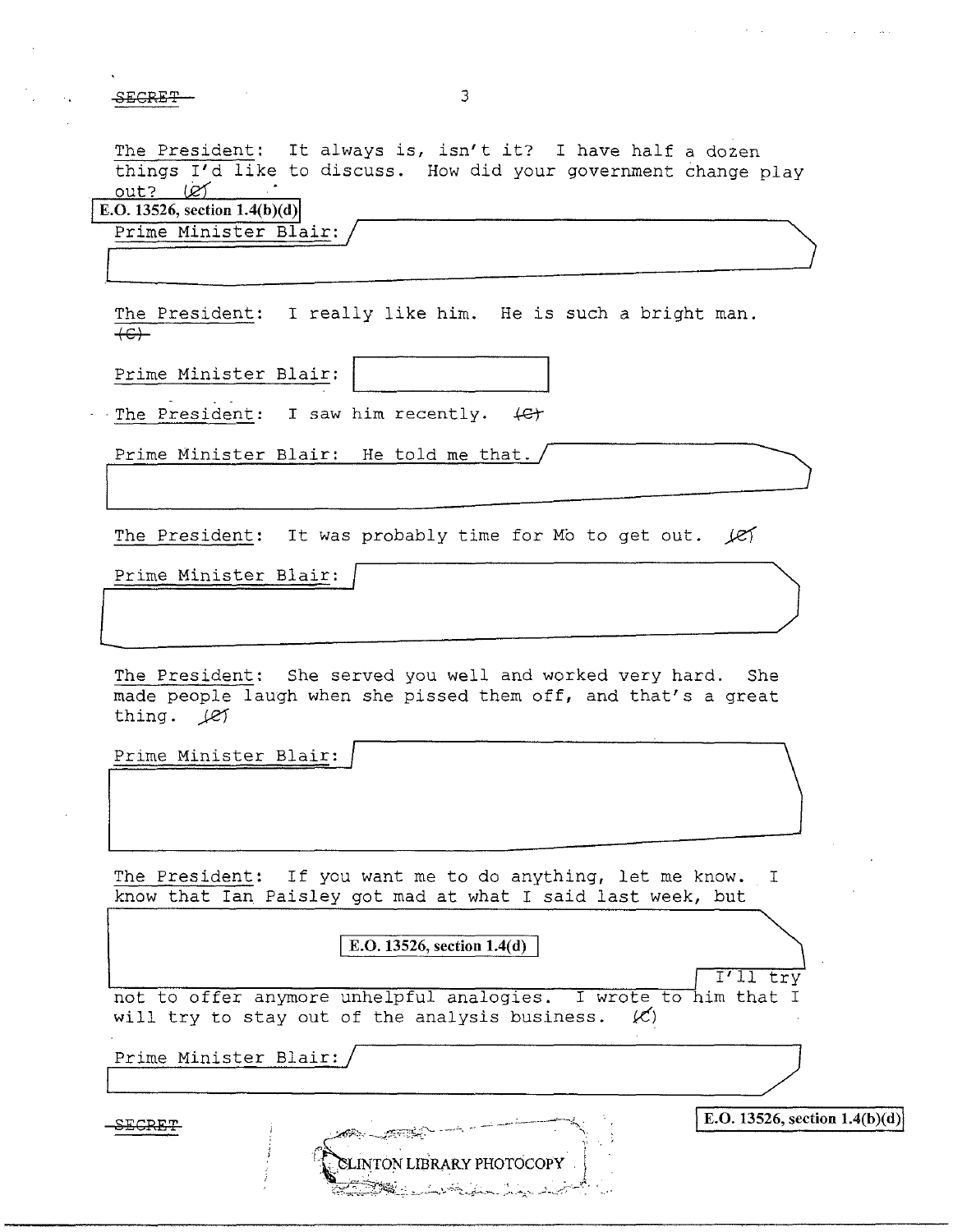SECRET 4

**E.O.** 13526, section  $1.4(b)(d)$ 

The President: I've always found that if someone's offended by a remark, it is better to apologize immediately because people who agree with what you said won't hold it against you. Anyway, ring the bell if you want me to do anything. They just have to finally decide whether to cut a deal or not. I think in the end they have to decide. It has dragged on so long I don't expect either side to eat the whole thing.  $\angle$ et

Prime Minister Blair: Yes.

The President: One thing Gerry said, I've never talked to you about it, Gerry told me they trusted de Chastelain and would stay on it if he promulgated a schedule. 'Let

Prime Minister Blair:

The President: You could even have de Chastelain promulgate a schedule for decommissioning starting on a date that was ten days after they got in the executive. *)121'* 

Prime Minister Blair:

The President: Yes.  $(R)$ 

,.'

Prime Minister Blair: /

**IE.O. 13526, section 1.4(b)(d)** 

The President: What if de Chastelain promulgated a schedule for decommissioning and then you said to Trimble that he'd better

SLINTON LIBRARY PHOTOCOPY

S<del>ECRE'</del>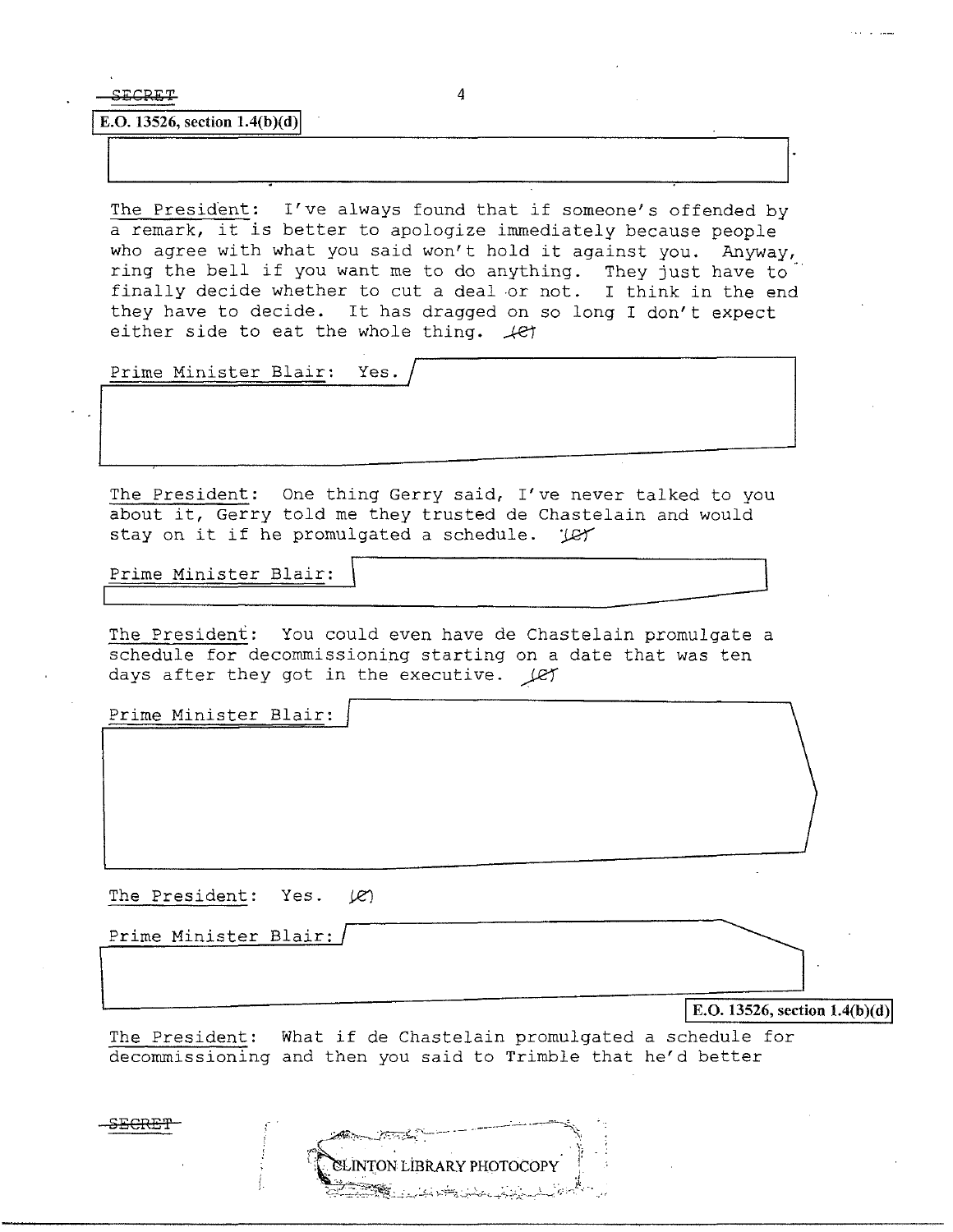let Sinn Fein in the government before then so he doesn't give them an excuse for slipping that date. *Let* 

Prime Minister Blair: Yes. 1et

The President: And then Trimble lets them in and says if they slip, we'll walk out. What about that?  $(\emptyset)$ E.O. 13526, section 1.4(b)(d)

Prime Minister Blair:

The President: What about Adams?  $-\left(\epsilon\right)$ 

Prime Minister Blair:

The President: Yes.  $\text{LET}$ 

Prime Minister Blair:  $\overline{\mathbb{L}}$ 

The President: Anyway, that is best idea I've got.  $\text{Ler}$ 

Prime Minister Blair:

The President: It sort of takes it away from them. If you could let de Chastelain offer the schedule, they could say something nice about how they respect de Chastelain. But they've got to be in the government to fulfill this obligation, then if this date slips then Trimble says I'm walking. And then it is all on them. They both have what they asked for, they are in the executive and then have this date staring them in the face -- only ten days away. It seems that would help Trimble with his constituents if he has a deal in advance and not three months away. Everybody's used to wandering around their offices and getting to know each other and trying not to look like the biggest asshole at the garden party. This has to happen fairly quickly.  $(\epsilon)$ 

**ELINTON LIBRARY PHOTOCOPY** 

Prime Minister Blair:

 $\text{SECRET}$  **E.O. 13526, section 1.4(b)(d)**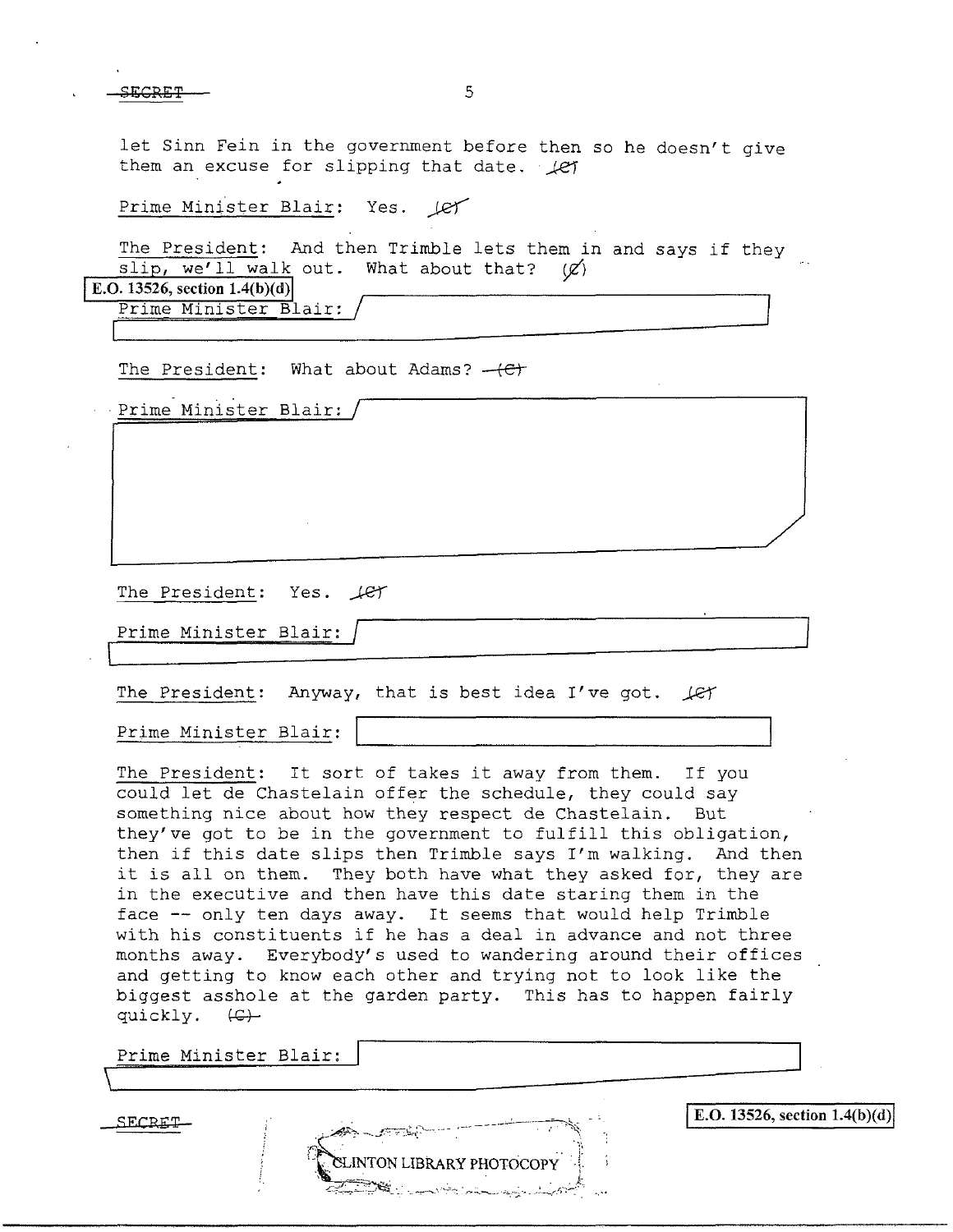The President: Why don't we call Mitchell and run it by him if you think it might have some merit.  $\mathcal{H}$ you think it might have some merit.

**E.O. 13526, section 1.4(b )(d)** 

 $\overline{\phantom{a}}$ 

Prime Minister Blair: /  $\begin{array}{|l|} \hline \texttt{Ptime Minister Blair:} \\\hline \end{array}$ 

The President: That way Adams doesn't have to say anything to get into the government but they are screwed immediately and quickly if they don't deliver. Let me run it by Mitchell.  $\text{Ler}$ 

# Prime Minister Blair:/

The President: Okay. There a couple of other things I'd like to run through. First, thank you and Jacques and Gerhard for running that piece on CTBT in the *New York Times.* Here's the problem. My Senate agreed to a truncated schedule. Half of the Republicans are against this on its merit. For the others it's just politics. They are out to screw me because they don't want to help me and don't want to help Al. But a bunch are genuine isolationists. They just say "piss on our allies" and "to hell with what they think; screw anybody who screws with  $us''$  It's just sick what a world we are living in here. But I'm trying to work a deal so this is not voted down. I'm trying to work on a schedule. If they start hearings, we will get them involved in the process. Even if they don't ratify while I am president, it'll be obvious to the world that they are strengthening the treaty. They will if they are working on safeguards. But it is just silly intellectually, just awful what they are doing. And they are hurting themselves. They are giving us a good issue in the elections. It is terrible what they have done. But your piece was very helpful and I wanted to thank you for it. The problem is that under the-rules of the Senate they are in a position where a small majority can prevent the vote from being delayed now. We may get it put off by one vote.  $\sqrt{e\gamma}$ 

Prime Minister Blair: Right.  $45$ 

The President: Whatever happens, we'll bang them pretty good.  $(C)$ 

Prime Minister Blair: ~::::!\_~~~~~~~--;::==~ .....\_\_\_\_\_\_\_\_\_\_\_,/

**E.O.** 13526, section  $1.4(b)(d)$ 

 $\overline{\phantom{a}}$ 

The President: Thank you. I don't think this is the end of American leadership on arms control, just parliamentary

**ELINTON LIBRARY PHOTOCOPY** 

**SECRET**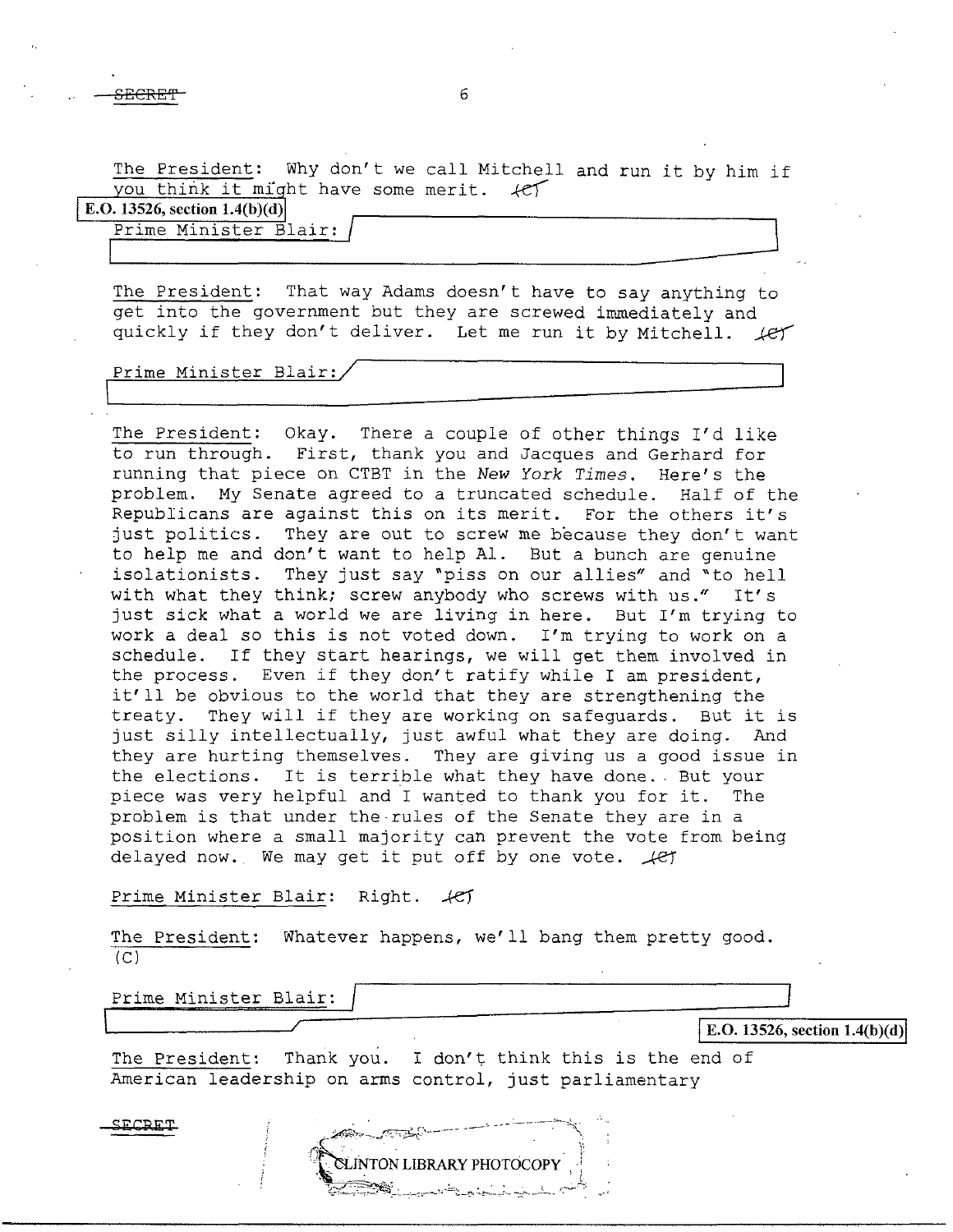SECRET TERMS AND THE SECRET THREE IN THE SECRET OF THE SECRET IN THE SECRET OF THE SECRET IN THE SECRET OF THE

maneuvers. It's just a rightwing group and they are just way out there. (C)

Prime Minister Blair:

**E.O. 13526, section 1.4(b)(d)** 

The President: It's stupid. They won't pay UN dues and they don't want an aid budget. They want a big military that never does anything. They spend more money on defense than I do, but don't want them to do anything, and I'm the most pro-defense Democrat President that we've had; They want a bunch of bombs and missiles and a defense system, and then they just cut everybody's taxes. They want to put rich people behind gates so the starving can't get at them. They basically want an upscale Brazil for America. It is awful, but I think we can beat them back. I want to say a word about Florence, and then I've got two other things. I'm glad we let Cardoso come, but can you explain to me, in a European context, why we didn't invite Wim Kok or Guterres from Portugal?  $LCF$ 

Prime Minister Blair:

SECRE !

**E.O.** 13526, section 1.4(b)(d)

The President: The other guy I thought should have been invited, who has been a wonderful ally to all of us is Chretien.

 $\overline{E.0.13526, \text{ section } 1.4(d)}$   $\langle \varnothing \rangle$ 

Prime Minister Blair: I agree.

E.O. 13526, section 1.4(b)(d)

The President: I'm afraid it will undercut the whole idea of a global movement. I will not be in office to work with these people more than another 15 months, but you and Chretien may be around another five years. The other guy in Latin America is

 $\frac{\text{Zedillo}}{\text{E.O. 13526, section 1.4(d)}}$   $\sqrt{\frac{\text{But if I were doing it and I were}}{\text{But if I were.}}$ European, I would want Guterres and Kok and I don't know about Austria, I don't know him. Chretien, every time we need him, he shows up and raises the flag. *JG*+

**ELINTON LIBRARY PHOTOCOPY**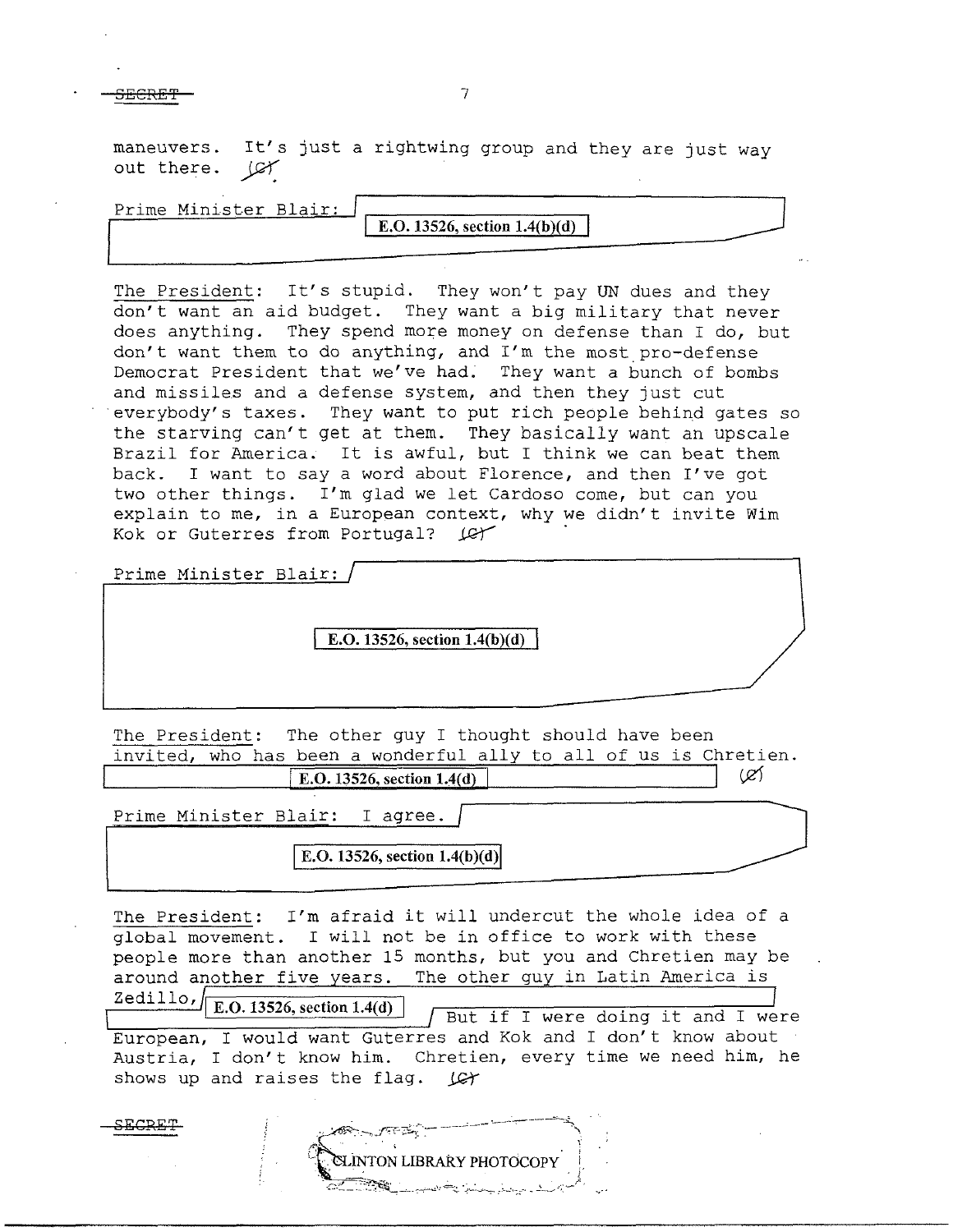SECRETT 8

**E.O. 13526, section 1.4(b)(d)** 

Prime Minister Blair: Absolutely. I am in complete agreement.

The President: Are you going to sing the *Marseillaise*?  $-$ <del>(C)</del>

Prime Minister Blair: Yes.

The President: I do too. And it is also a way for Europe to get more influence over him in a positive way.  $\angle$ es

Prime Minister Blair:

The President: Is there anything we can do to help him?  $\chi$ 

Prime Minister Blair:

The President: Maybe one thing that could come out of Italy is some sort of statement that will help him.  $|C|$ 

Prime Minister Blair: \ ) **E.O. 13526, section 1.4(b)(d)** The President: The thing that bothers me is that he has the worst of both worlds. | **E.O. 13526, section 1.4(d)** | At least for all the horrible SECRET

> CLINTON LIBRARY PHOTOCOPY كالمستحدث والمستنصر والمتحارب والمتوافق والمتعارض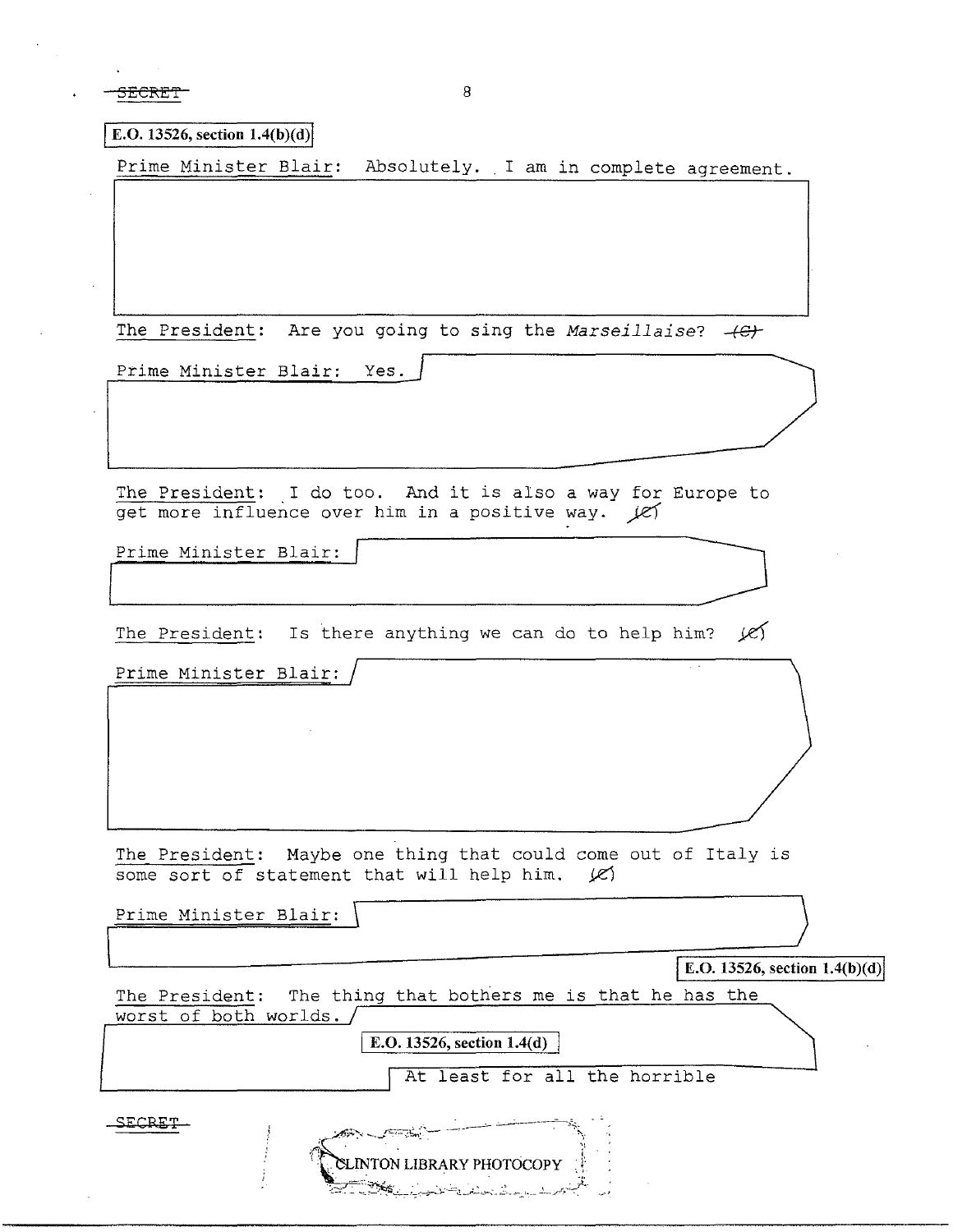bloodshed in '94 we had policies in place that turned the country around by '96, congressional gains in '96 and '98, and we may be able to get Congress back in 2000.  $\leftarrow$ 

| E.O. 13526, section $1.4(b)(d)$ |  |  |
|---------------------------------|--|--|
|                                 |  |  |
|                                 |  |  |

| Prime Minister Blair: |  |  |
|-----------------------|--|--|
|                       |  |  |

The President: Yeah. I'll take some guidance from you, and I will talk to him about it. I think he's trying to do the right thing but he's been a little foggy about it. (e)

Prime Minister Blair:

The President: I agree. I will do what I can.  $\angle$ 

Prime Minister Blair:

## E.O.  $13526$ , section  $1.4(b)(d)$

The President: Yes. Okay, we need to think about that. Let me mention a couple of other things. The WTO ministerial will be held in Seattle in Washington State in December and preparations are in full swing. I think this is a major opportunity for the third way agenda to put a human face on the global economy. We have to come out for more open trade and the legitimate interests of labor and environment. I've been to Geneva twice to talk about this and the child labor convention. We think it would be a very good thing to have a WTO working group on trade and strategy analysis, not on negotiations. We have been in touch with your people, and I hope we can work together on this. A lot of people are afraid to discuss the two things in the same breath. But the whole pitch here has to be we can't turn our backs on integrating the global economy. But I want to do it in a way that takes everybody along.  $+e^+$ 

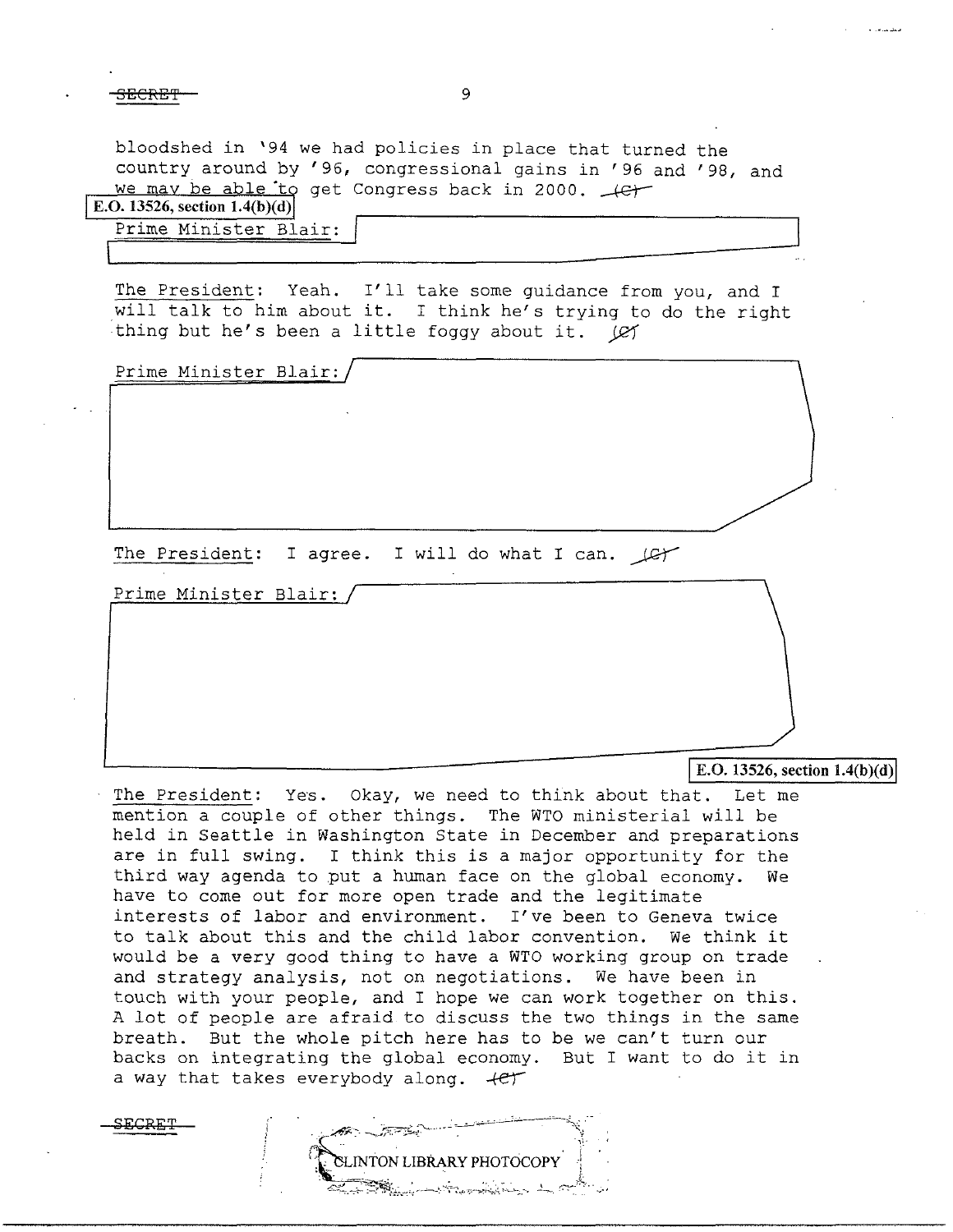SECRET-

**E.O. 13526, section**  $1.4(b)(d)$ 

Prime Minister Blair:

The President: Yes, it is. We're going to have every NGO and labor union demonstrating against us and we have to have something that answers what they are saying. I see rising protectionism in this country. In the last two years, we took on a huge amount of the shortfall of the Asian economy by increasing imports and running a trade deficit which is unusual in conventional terms, but the world has changed quite a lot. For example, in '97 and '98 we bought ten times more steel from .Japan; China, and Russia than Europe did. Protectionism is rising among Republicans and Democrats, and I see it manifesting itself in other countries. We have to find a way to turn back the tide of it. We have to try to find mechanisms where we can discuss all these things together. Europe is in better shape on this than we are. I'm not trying to impose standards on other countries, but there's got to be a way to work our way through this.  $+e$ 

Prime Minister Blair:

The President: I wish you would. We have to see how this plays out against the media story in America to see if there is more coverage given to the people demonstrating than to the fact that we are going to meet. Two others issues I would like raise. President Frei of Chile raised Pinochet with me in New Zealand. He said Pinochet's presence in London is a big problem for the Chilean government. He thought they had worked out a solution to get rid of him by putting him in the Senate. They are very concerned now. Our position has got to be that this is a legal matter and whatever you do, we will be in agreement. But Chile has twice the per capita income of any other in Latin America, they have had this immense success, and they thought they had put this nightmare behind them.

**E.O. 13526, section 1.4(d)** 

Prime Minister Blair:

3ECRET



 $|$  **E.O. 13526, section 1.4(b)(d)** 

 $\overline{\phantom{a}}$  . The contract of the contract of the contract of the contract of the contract of the contract of the contract of the contract of the contract of the contract of the contract of the contract of the contract of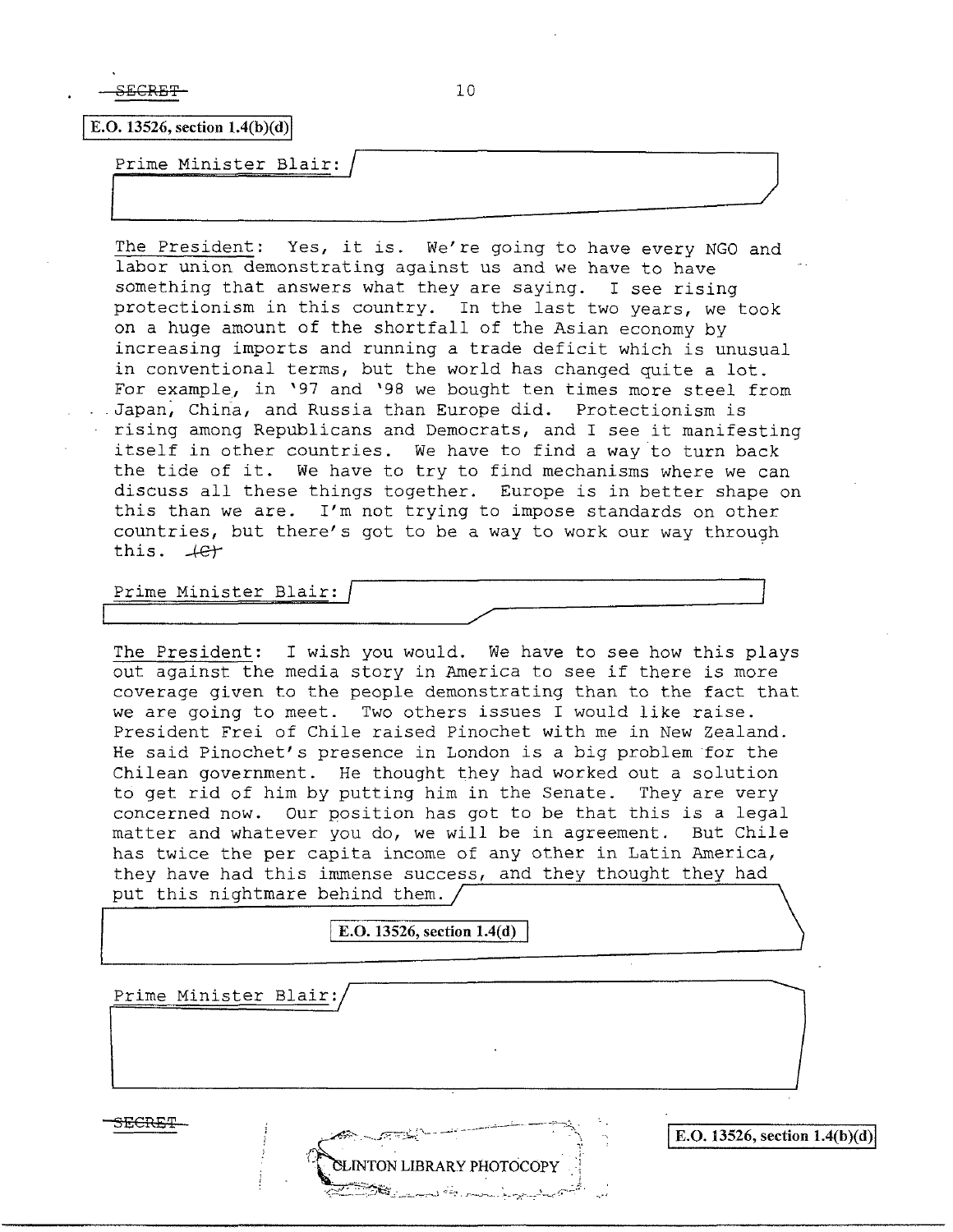SECRE'f

#### jE.O. **13526, section l.4(b**)(d)j

The President: The real thing we need to do is get more victims to say ~send him home and let us handle it here." I got it.  $+e$ t $+$ 

Prime Minister Blair:

**E.O.** 13526, section  $1.4(b)(d)$ 

The President: I won't say this to anybody. I'm also aware what a problem this is for you. My take on where they are is they thought they had done their version of Mandela's Truth Commission -- put it in a box and store it there, not live forever.  $#$ 

## Prime Minister Blair: Yes.  $\cancel{1}$

The President: A final point -- Iraq. I am afraid we're in a different place in the Security Council. We worked all these years on negotiations and before that, and I hope we don't get divided here. The language your people worked out with the French crosses a red line because it suspends sanctions on Saddam Hussein before disarmament. When I took office, the Bush position was, I thought, unfair. We wouldn't ever lift sanctions until Saddam Hussein complied with his disarmament obligations and with obligations on all other UN resolutions, human rights and all that. Now I am prepared to say that if he meets his disarmament obligations and puts a system in place where he's complying, I would be prepared to suspend sanctions and liberalize the oil-for-food program -- especially with the price of oil going up, we should be better off. But I think if we say to this guy, "If you start to comply, we will lift sanctions," he will quickly reestablish the weapons of mass destruction program, and it will become known in two years that he has. It may not happen while I'm in office, but it will for you. It could become a real nightmare for you.

## E.O. 13526, section 1.4(d)

I understand where the French are and we are prepared to move from our former position aspecially on oil-for-food

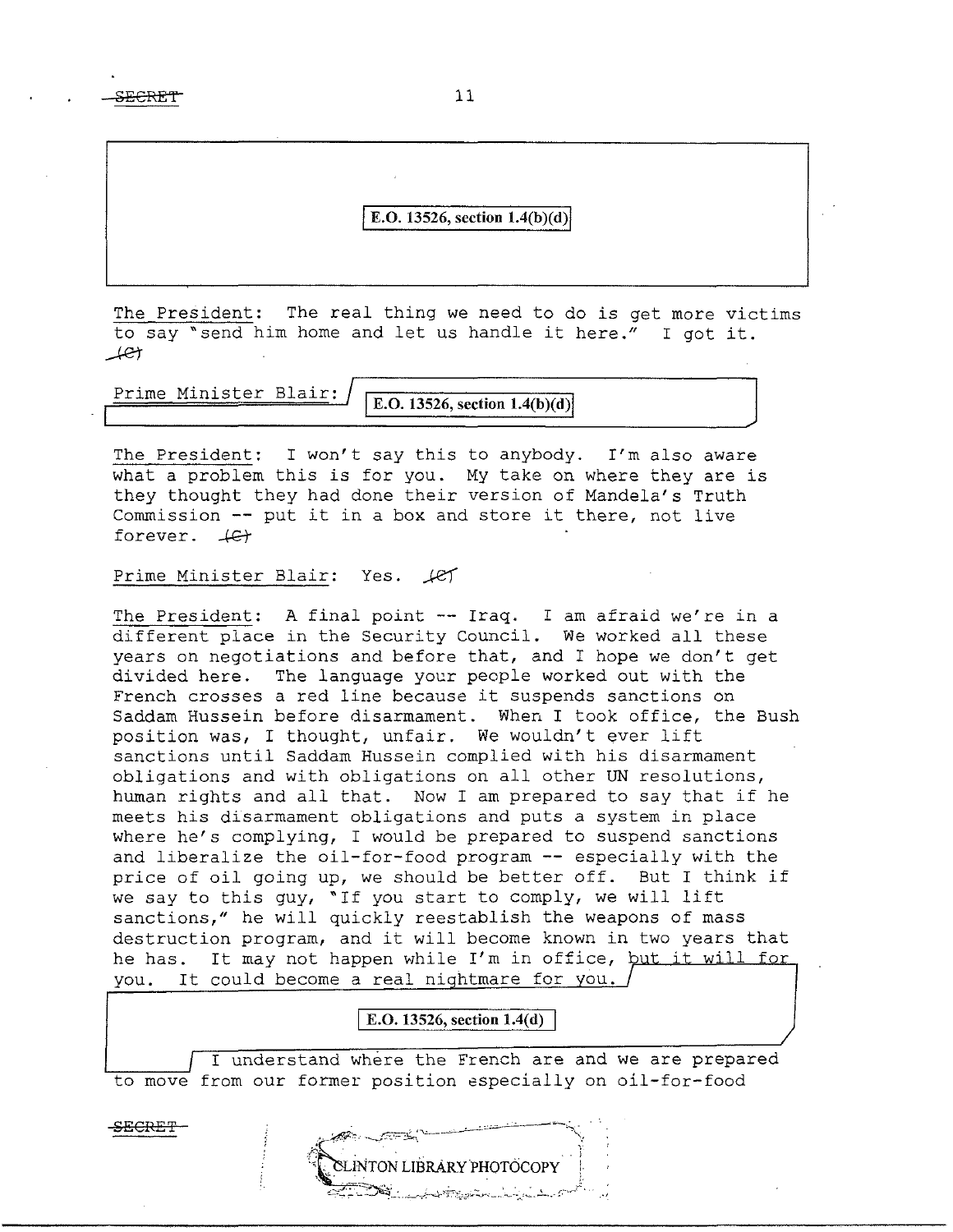| things. I know everyone is getting sanctions fatique,/ |  |
|--------------------------------------------------------|--|
|                                                        |  |
| E.O. 13526, section 1.4(d)                             |  |
|                                                        |  |
|                                                        |  |

|  | Prime Minister Blair: |  |  |
|--|-----------------------|--|--|
|  |                       |  |  |

**E.O. 13526, section 1.4(b)(d)** 

The President: Would it end the suspension because any country could vote to veto continuing it? *)e')* 

Prime Minister Blair: **E.O.** 13526, section  $1.4(b)(d)$ SECRET

SLINTON LIBRARY PHOTOCOPY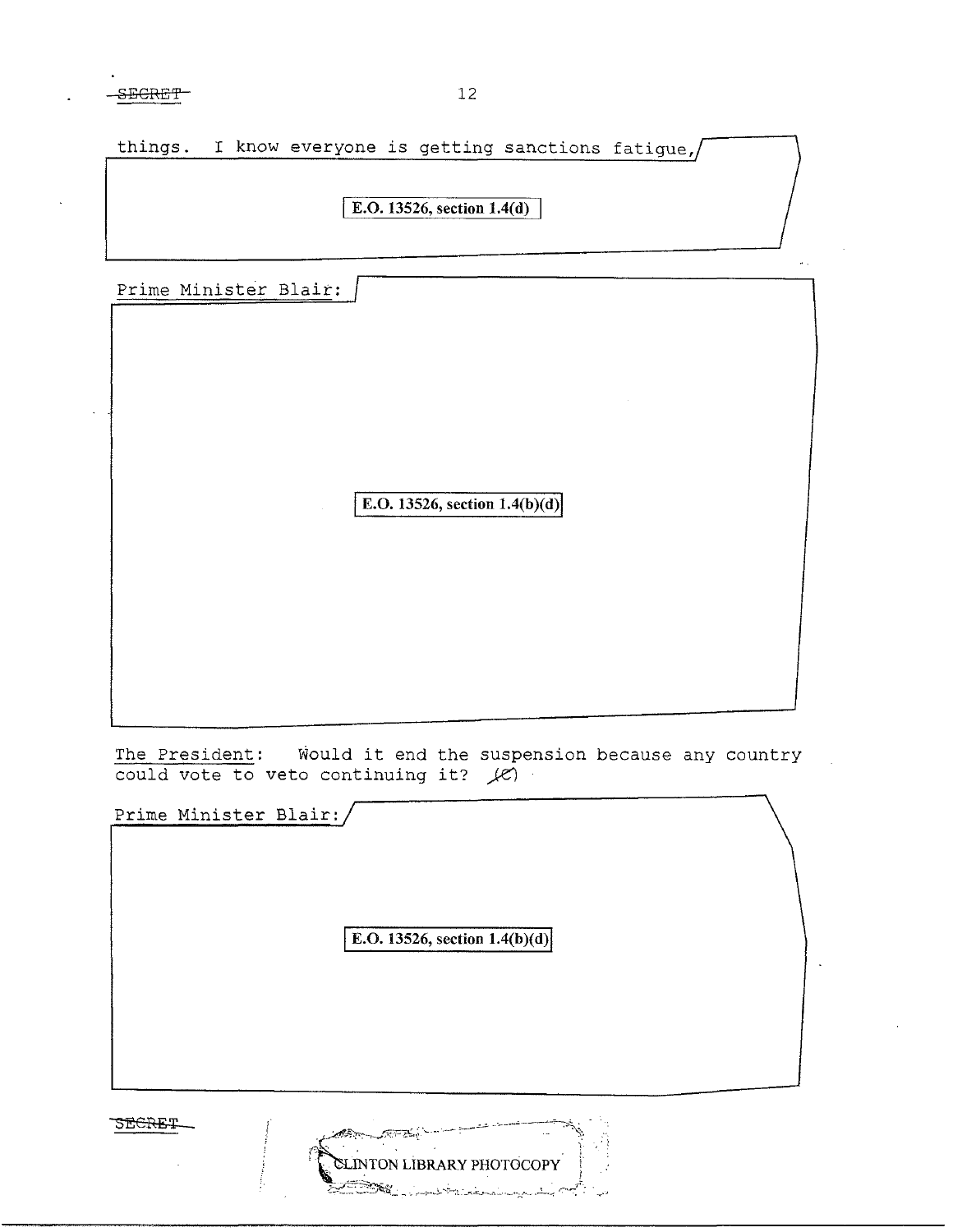**E.O.** 13526, section 1.4(b)(d)

The President: Our guys here in Congress, even the Democrats, are attacking me because I haven't. done enough to get rid of him. I think they will eat me alive if I agree to lift sanctions while he has his weapons program going on.  $\leftarrow$ 

Prime Minister Blair:/

The President: But it looks like the UN has finally given in to him if you have no sanctions without disarmament.

Prime Minister Blair:

The President: Have you worked out the differences between "certain" and "all"?  $\cancel{(C)}$ 

Prime Minister Blair:

 $\vert$  **E.O.** 13526, section 1.4(b)(d)

The President: I don't know, I am very skeptical. I will look at the specifics. (Ø)

**EXAMPLE AND THE CONTROLLINTON LIBRARY PHOTOCOPY** SECRE'P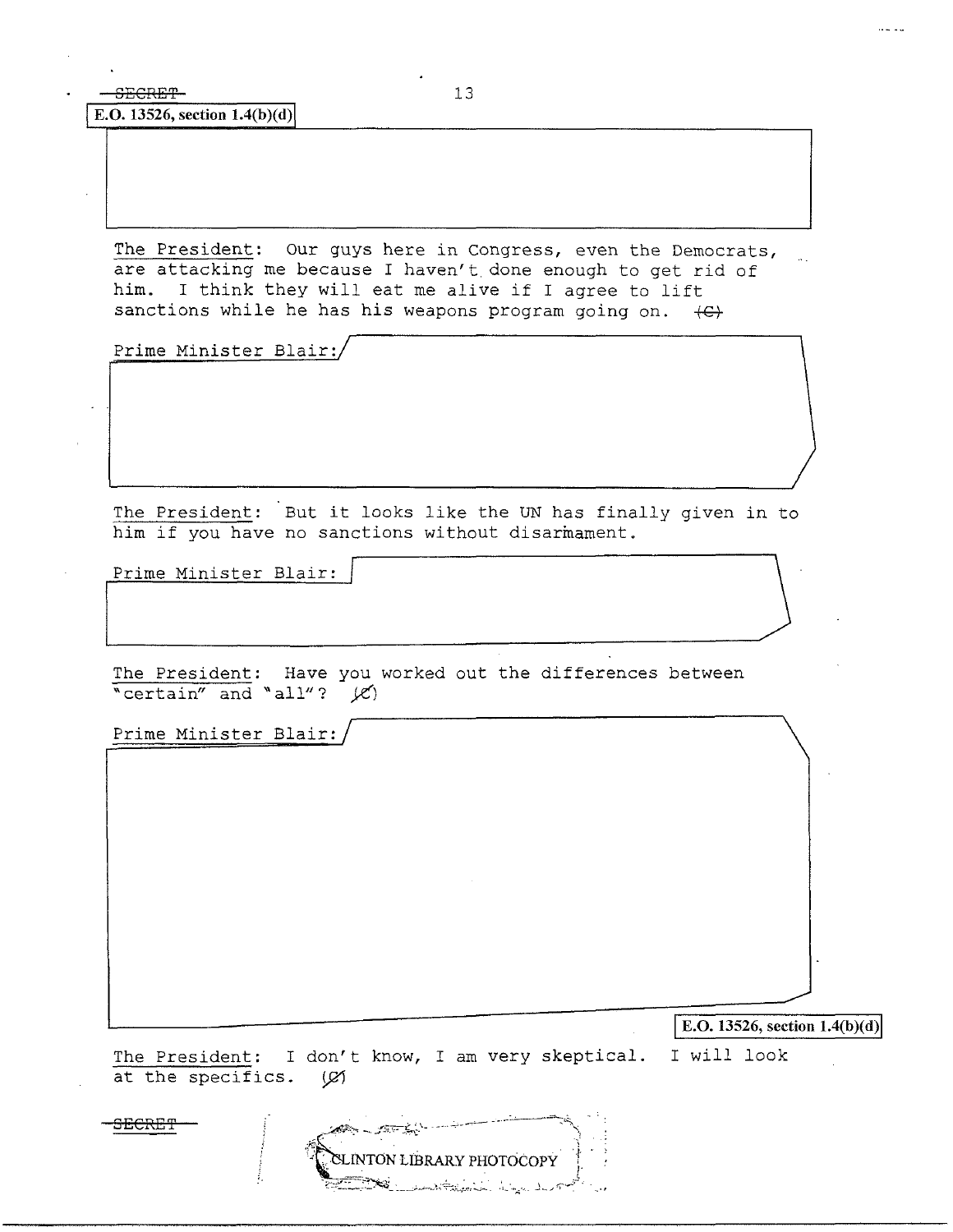|                         | E.O. 13526, section $1.4(b)(d)$                                                                                                    |
|-------------------------|------------------------------------------------------------------------------------------------------------------------------------|
| The President:          |                                                                                                                                    |
|                         |                                                                                                                                    |
|                         | E.O. 13526, section 1.4(d)                                                                                                         |
|                         |                                                                                                                                    |
|                         |                                                                                                                                    |
| Prime Minister Blair:   |                                                                                                                                    |
|                         |                                                                                                                                    |
|                         |                                                                                                                                    |
|                         | E.O. 13526, section $1.4(b)(d)$                                                                                                    |
|                         |                                                                                                                                    |
|                         |                                                                                                                                    |
|                         |                                                                                                                                    |
|                         |                                                                                                                                    |
|                         |                                                                                                                                    |
|                         |                                                                                                                                    |
| for a long time. Let    | The President: There may be a solution here in the details, but<br>I am genuinely quite skeptical. I've been dealing with this guy |
| Prime Minister Blair:   |                                                                                                                                    |
|                         | E.O. 13526, section $1.4(b)(d)$                                                                                                    |
| condemning of the coup. | The President: We've been criticized for not being more                                                                            |
|                         |                                                                                                                                    |
|                         | E.O. 13526, section $1.4(b)(d)$                                                                                                    |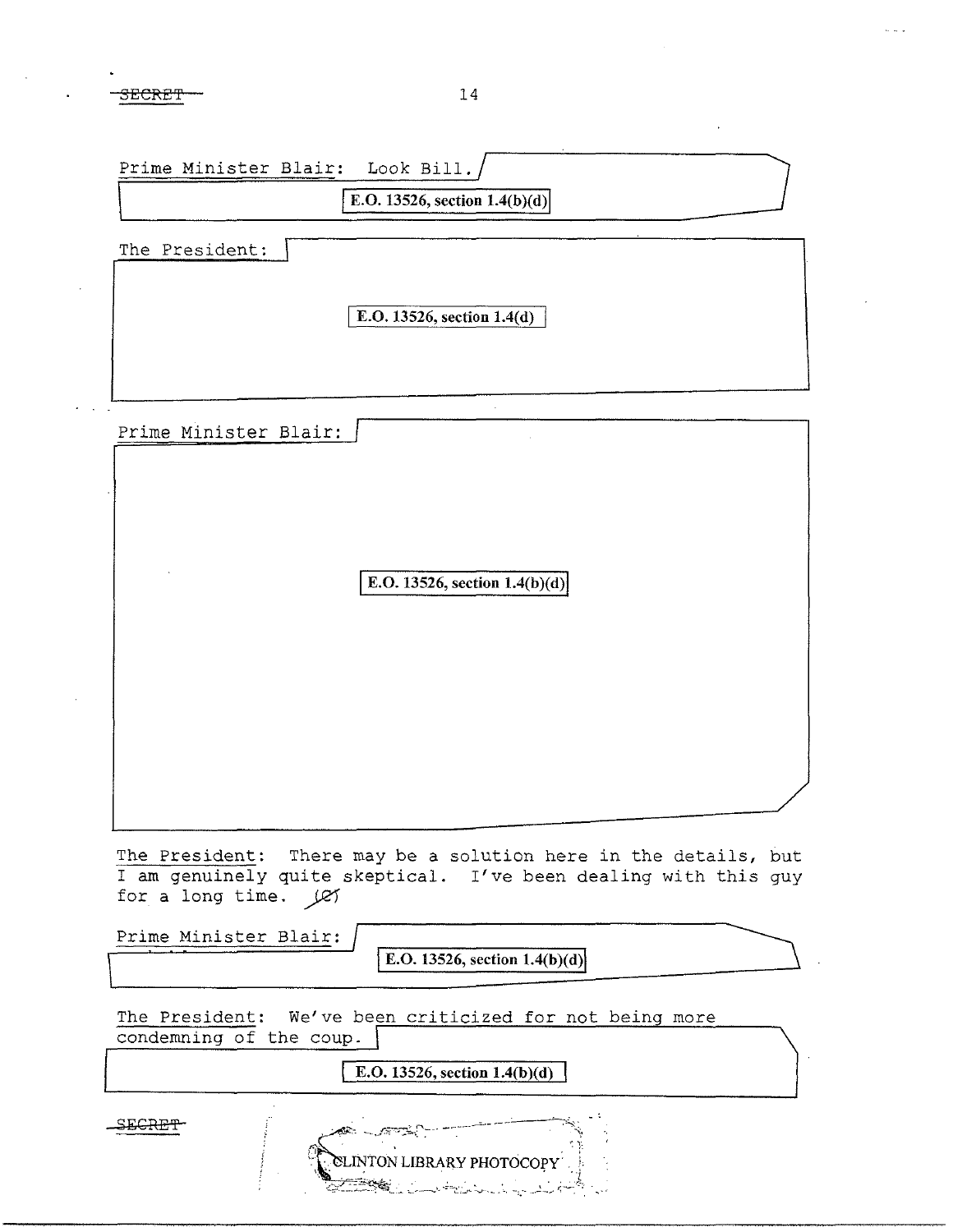**:SEGRE'!'** 15

## I **E.O. 13526, section 1.4(d)**

strong people can do the sensible thing. I think our objective ought to be to get them to do the sensible thing.  $\mathcal{L}$ 

Two

Prime Minister Blair:

**E.O. 13526, section 1.4(b)(d)** 

The President: Okay. We will stay in touch. (U)

Prime Minister Blair: Bill, when will we see you then?  $(U)$ 

The President: I will see you in Italy and probably at the OSCE thing **in** Turkey. (U)

Prime Minister Blair: Yeah. It will be good to have a proper talk with you. (U)

**The** President: Yeah. You are in a position, as you get more influence in Europe, I believe we've got a shot now, because of the two earthquakes, to resolve the conflict between Greece and Turkey. To accept Turkey into the EU will lock Turkey into the West for the next fifty years and that would help solve some problems if east of there goes sour. Two areas that I have wanted to make progress on -- the Aegean and India/Pakistan. We need to talk again, maybe before the OSCE, and I will tell you what I have been doing on it. But I think we've got a shot in the Aegean now.  $\sqrt{\text{E.O. 13526, section 1.4(d)}}$ 

SECRET